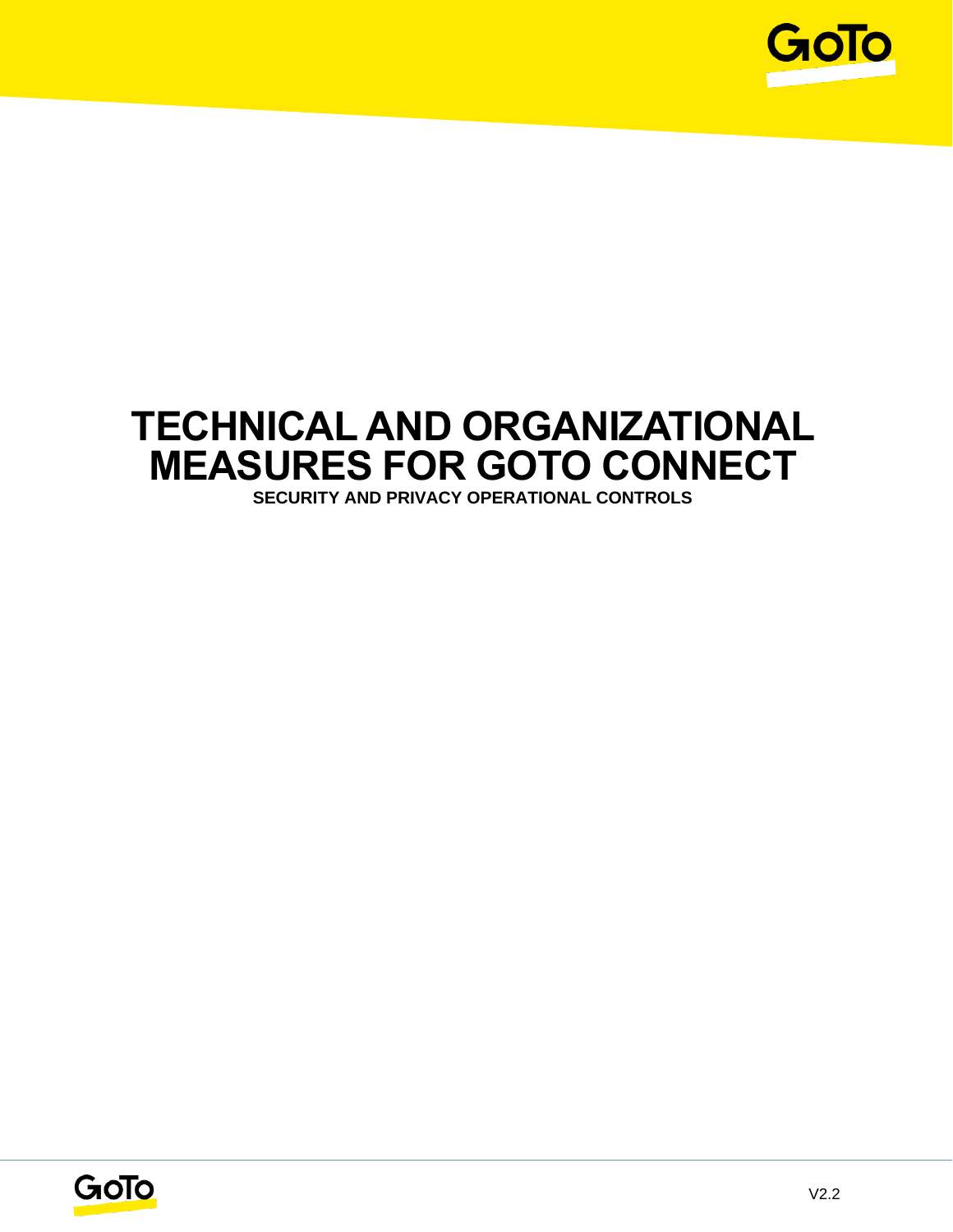#### **Publication date: January 2022**

## 1 Products and Services

GoTo Connect is an all-in-one Unified Communications as a Service (UCaaS) solution for enterprises and businesses, which combines the power and reliability of our cloud Voice-over-Internet Protocol (VoIP) phone systems and GoToMeeting\* web, audio and video conferencing service into one simple, reliable and flexible collaboration solution.

This document describes the Technical and Organizational Measures (TOMs) of GoTo Connect, a cloud-based phone service designed to replace traditional on-premise, Private Branch Exchange (PBX) phone equipment; offering a robust suite of communications features and easy account management from a web browser or mobile application (the Service).

The following are features and offerings within the Service:

- GoTo Connect Business Continuity (JBC) is an optional, premium service/hardware offering installed on a customer's premise which provides local phone service, in the event of a network outage, via an independent third-party whose services are separately procured by a customer.
- Contact Center is designed to help users manage call queues and incoming customer calls through interactive voice responses, automatic call distribution and customer relationship management integrations.
- PBX Administration Portal allows users with administrator permissions to view and make universal changes to system settings from any device with an Internet connection.
- Visual Dial Plan Editor is a call flow editing tool to set up wait times or direct calls to specific voicemail boxes, auto attendants and ring groups.
- PSTN Replacement Services are services provided through partnerships with some of the world's leading telecommunications providers.

\*For more information about the GoToMeeting Service and its technical and organizational measures, please consult the GoTo UCC Solutions documentation available at [https://www.goto.com/company/trust/resource-center.](https://www.goto.com/company/trust/resource-center)

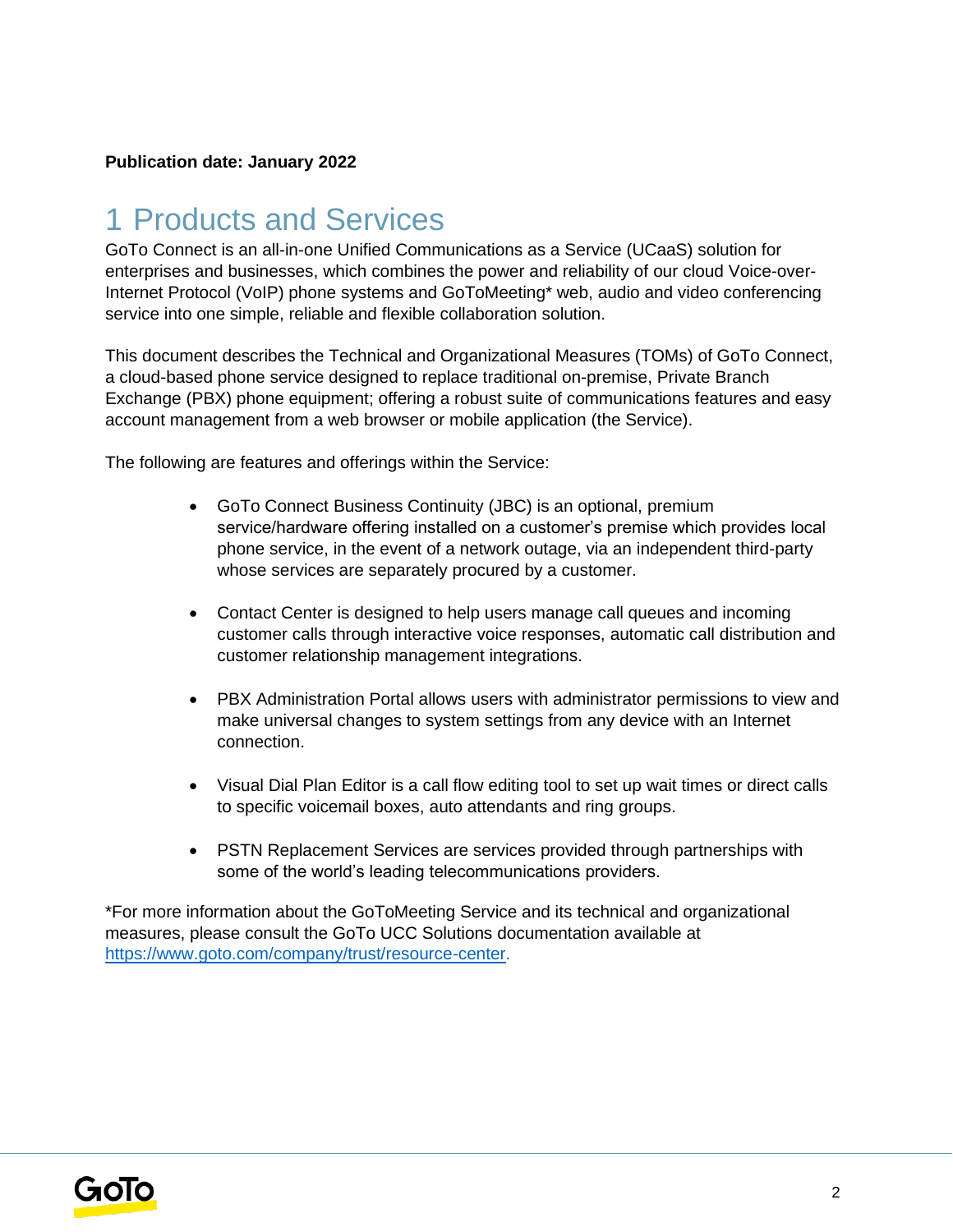## 2 Product Architecture



*Figure 1- GoTo Connect Infrastructure*

## 3 GoTo Connect Technical Controls

GoTo employs industry standard technical security controls appropriate to the nature and scope of the Services (as the term is defined in the Terms of Service) designed to safeguard the Service infrastructure and data residing therein. Find the Terms of Service a[t](http://www.logmein.com/legal/terms-and-conditions) [https://www.goto.com/company/legal/terms-and-conditions.](https://www.goto.com/company/legal/terms-and-conditions)

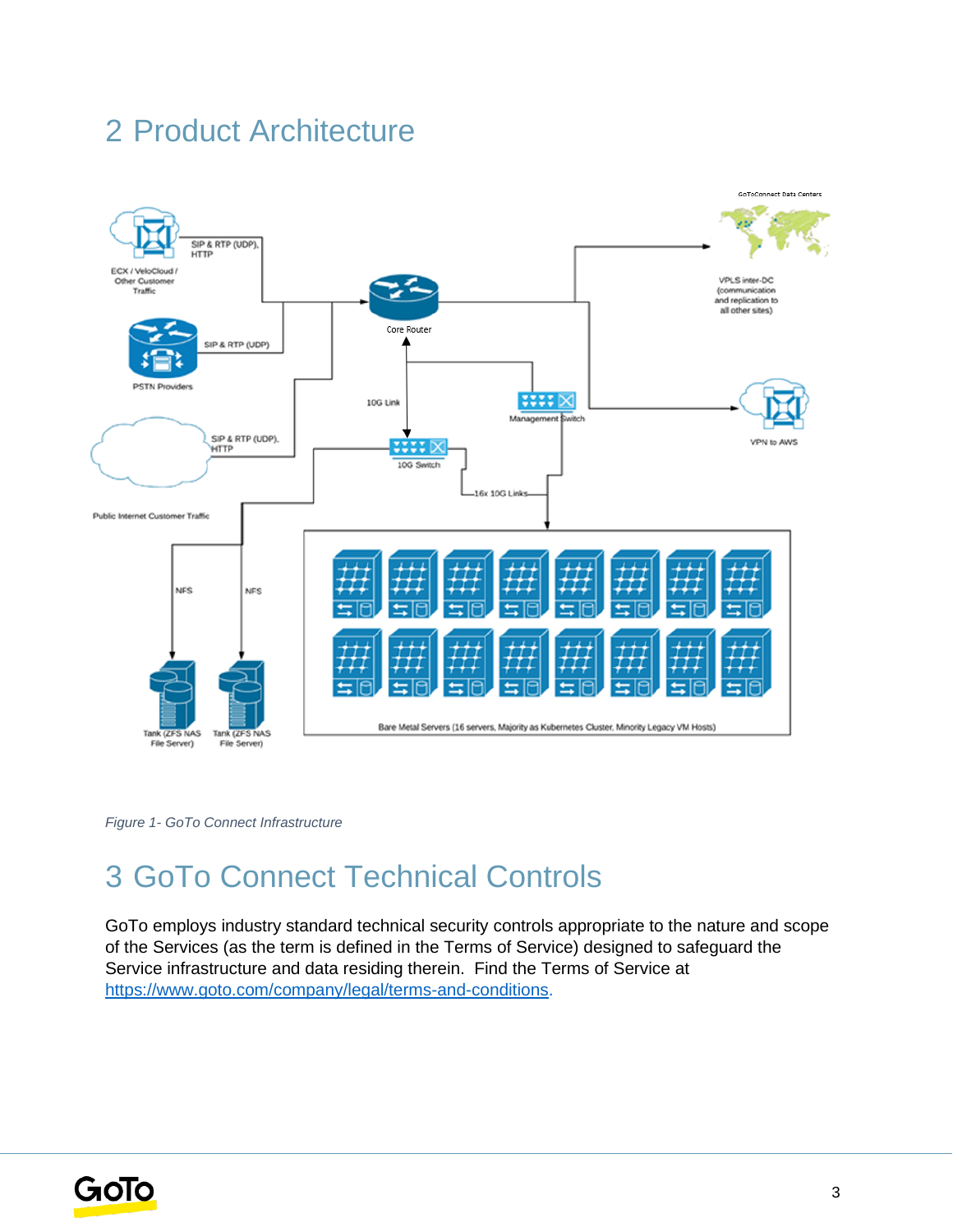#### 3.1 Logical Access Control

Logical access controls are in place, designed to prevent or mitigate the threat of unauthorized application access and data loss in corporate and production environments. Employees are granted minimum (or "least privilege") access to specified GoTo systems, applications, networks, and devices as needed. Further, user privileges are segregated based on functional role and environment.

The GoTo Connect integrated Service offering utilizes GoTo's proprietary identity management platform for customer provisioning, offers Single sign-on (SSO) using Security Assertion Markup Language (SAML), and integrates directly with the GoTo platform via API. This permits robust administrative controls, including allowing Customer account administrators to configure password policies, force password resets, and require utilization of SAML for login.

Service PBX administrators (Super Administrators) can grant or deny specific permissions in the PBX Administration Portal. These group permissions include the ability to configure the PBX, edit E911 addresses/locations, view reports, view and pay invoices, as well as create, update, and delete settings and accounts for:

- Users;
- User Groups;
- Extensions;
- Devices;
- Hardware;
- Sites; and
- Phone Numbers (delete and create managed through number ordering).

User level permissions are not directly configured as they are derived from the user, device, and line relationships.

For more details on group permissions, please reference the GoTo Connect Administrator PBX [Guide.](https://www.goto.com/connect/hosted-pbx)

#### 3.2 Perimeter Defense and Intrusion Detection

GoTo employs industry standard perimeter protection tools, techniques and services that are designed to prevent unauthorized network traffic from entering its product infrastructure. The GoTo network features externally facing firewalls and internal network segmentation. Critical system files are protected against malicious and unintended infection or destruction.

## 3.3 Data Segregation

The Service leverages a multi-tenant (and multi-PBX) architecture, logically separated at the database level, based on a user's or organization's Service account. Only authenticated parties are granted access to relevant accounts.

#### 3.4 Physical Security

**Datacenter Physical Security**

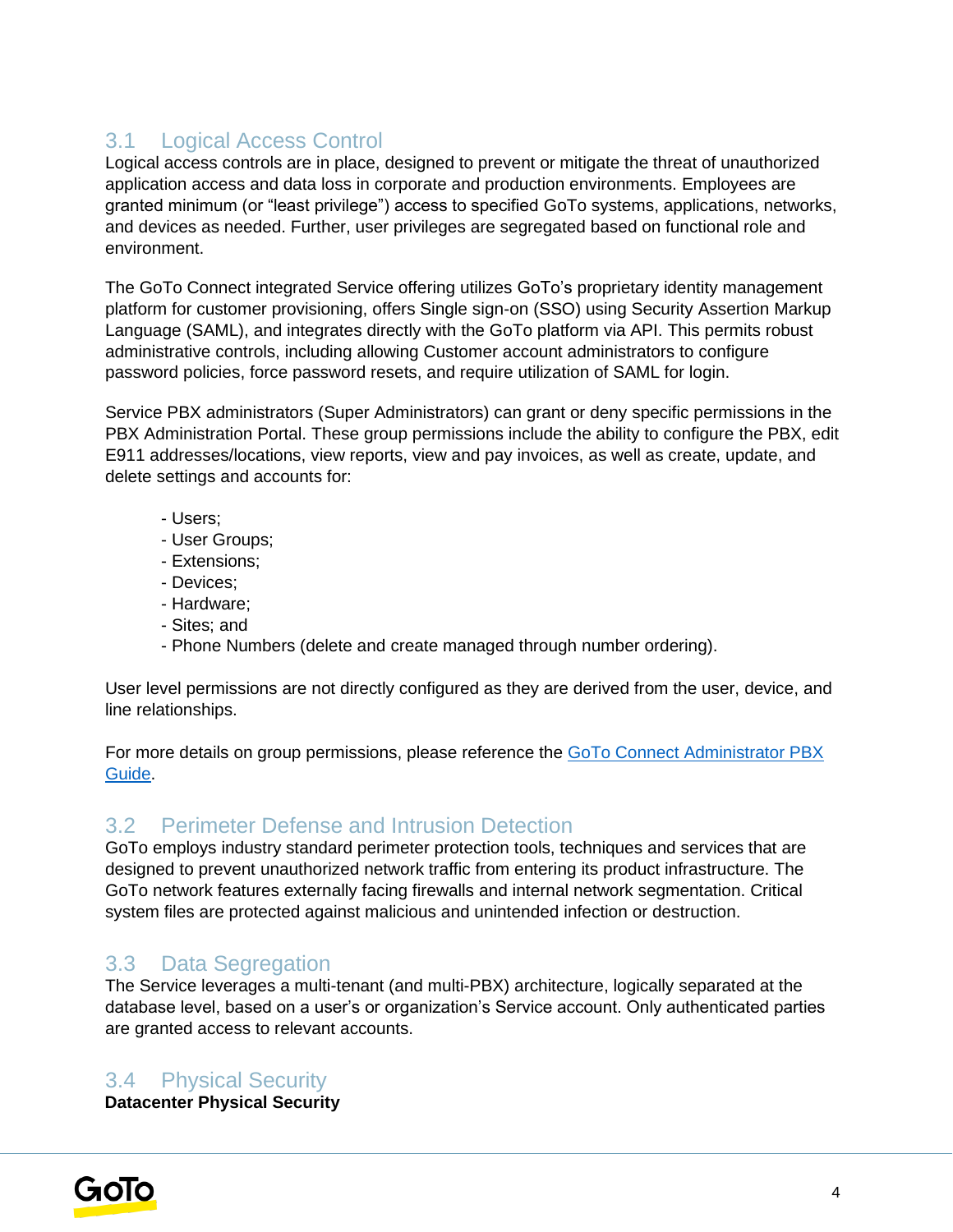GoTo contracts with datacenters to provide physical security and environmental controls for server rooms that house production servers. These controls include:

- Video surveillance and recording
- Multi-factor authentication to highly sensitive areas
- Heating, ventilation and air conditioning temperature control
- Fire suppression and smoke detectors
- Uninterruptible power supply (UPS)
- Raised floors or comprehensive cable management
- Continuous monitoring and alerting
- Protections against common natural and man-made disasters, as required by the geography and location of the relevant datacenter
- Scheduled maintenance and validation of all critical security and environmental controls

GoTo limits physical access to production datacenters to authorized individuals only. Access to an on-premise server room or third-party hosting facility requires the submission of a request through the relevant ticketing system and approval by the appropriate manager, as well as review and approval by Technical Operations. GoTo management reviews physical access logs to datacenters and server rooms on at least a quarterly basis. Additionally, physical access to datacenters is removed upon termination of previously authorized personnel.

#### 3.5 Data Backup, Disaster Recovery and Availability

In order to provide redundancy, call failover, scalability, and high availability, the Service uses a containerized microservice mesh which allows for rapid deployment and scaling of services to satisfy the needs of GoTo's customers. This full-mesh design allows for microservices to selfdiscover and self-recover in the event of an outage at any specific datacenter or in the event of an issue localized geographically on the public Internet. Services are designed to fail-over between datacenters automatically.

The infrastructure is connected between datacenters in the form of "clusters" with interconnectivity of a Virtual Private LAN Service (VPLS)/mesh network. VPLS connections can fail-over to a Dynamic Multipoint Virtual Private Network (DMVPN) in case primary links go offline. Each site has multiple peering connections with the public Internet. All production datacenters are connected in such a manner that internal applications can reach services from any location. Each datacenter is hosted in private hardware (rack blades).

Connectivity to the Public Switch Telephone Network (PSTN) is made from each datacenter location to multiple PSTN Partners/providers via Session Initiation Protocol (SIP) trunks through the public Internet.

In order to provide high availability, GoTo operates a network of datacenters in a fully interconnected mesh. These datacenters operate with a capacity of N+1 datacenters, meaning that the Service has been designed to sustain the failure of the equivalent of one datacenter worth of capacity, and still have the ability to maintain uptime by automatically forwarding traffic to additional datacenter sites.

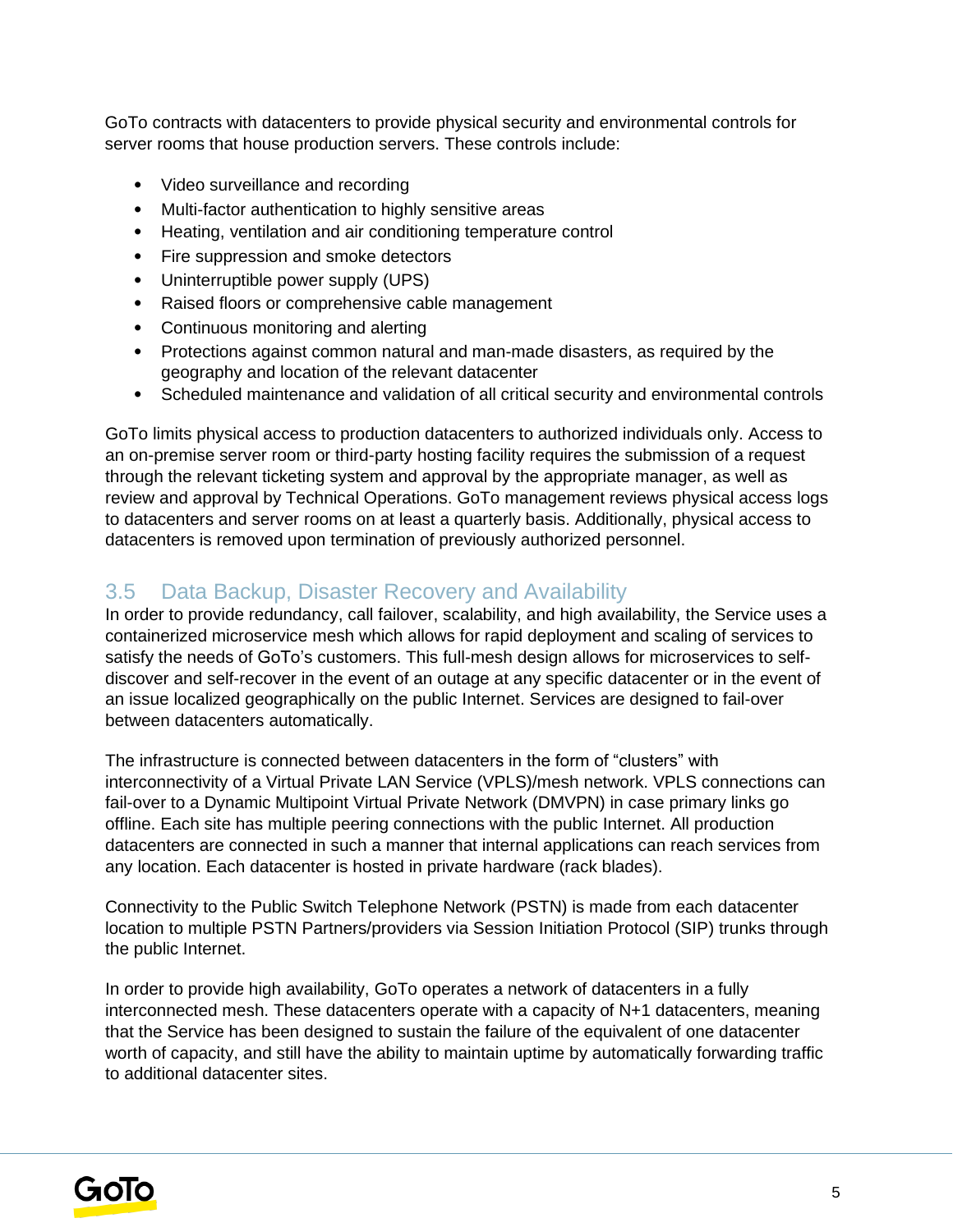#### 3.6 Malware Protection

Anomalous activity alerting capabilities are actively deployed and monitored on the Service. Alerts indicating potential malicious activity are sent to appropriate response teams for resolution or mitigation.

#### 3.7 Encryption

GoTo maintains a cryptographic standard that aligns with recommendations from industry groups, government publications, and other reputable standards groups. The cryptographic standard is periodically reviewed, and selected technologies and ciphers may be updated in accordance with the assessed risk and market acceptance of new standards.

#### In-Transit Encryption

The Service provides end-to-end data security measures. The Service is designed to ensure that communication data is not exposed in unencrypted form with communication servers or during transmission across public or private networks.

Internet Engineering Task Force (IETF) standard Transport Layer Security (TLS) protocols are used to protect communication between endpoints. All network traffic flowing in and out of GoTo datacenters, including all Customer Content, is encrypted in transit. See the [Terms of Service](https://www.goto.com/company/legal/terms-and-conditions) for more information.

For their own protection, GoTo recommends that customers configure their browsers to use strong cryptography by default whenever possible and to ensure that operating system and browser security patches are kept up to date.

When TLS connections are established GoTo servers authenticate themselves to clients using public key certificates. TLS is also supported for signaling between physical phones and the Service infrastructure to secure the traffic and communication when supported by Customer equipment. Media is transmitted using Secure Real-time Transport Protocol (sRTP) utilizing shared keys transmitted over Session Initiation Protocol Secure (SIPS) to secure audio traffic. Provisioning information containing the physical phones credentials from the Service's infrastructure to the phones are also secured using TLS.

#### At-Rest Encryption

Customer voicemail recordings, voicemail greetings, and call recordings are encrypted at-rest using 256-bit AES encryption when stored with GoTo's cloud storage

#### 3.8 Vulnerability Management

Internal and external system and network vulnerability scanning is conducted on no less than a monthly basis. Dynamic and static application vulnerability testing, as well as penetration testing activities for targeted environments, are also performed periodically. These scanning and testing results are reported into network monitoring tools and, where appropriate and predicated on the criticality of any identified vulnerabilities, remediation action is taken.

Vulnerabilities are also communicated and managed with monthly and quarterly reports provided to development teams.

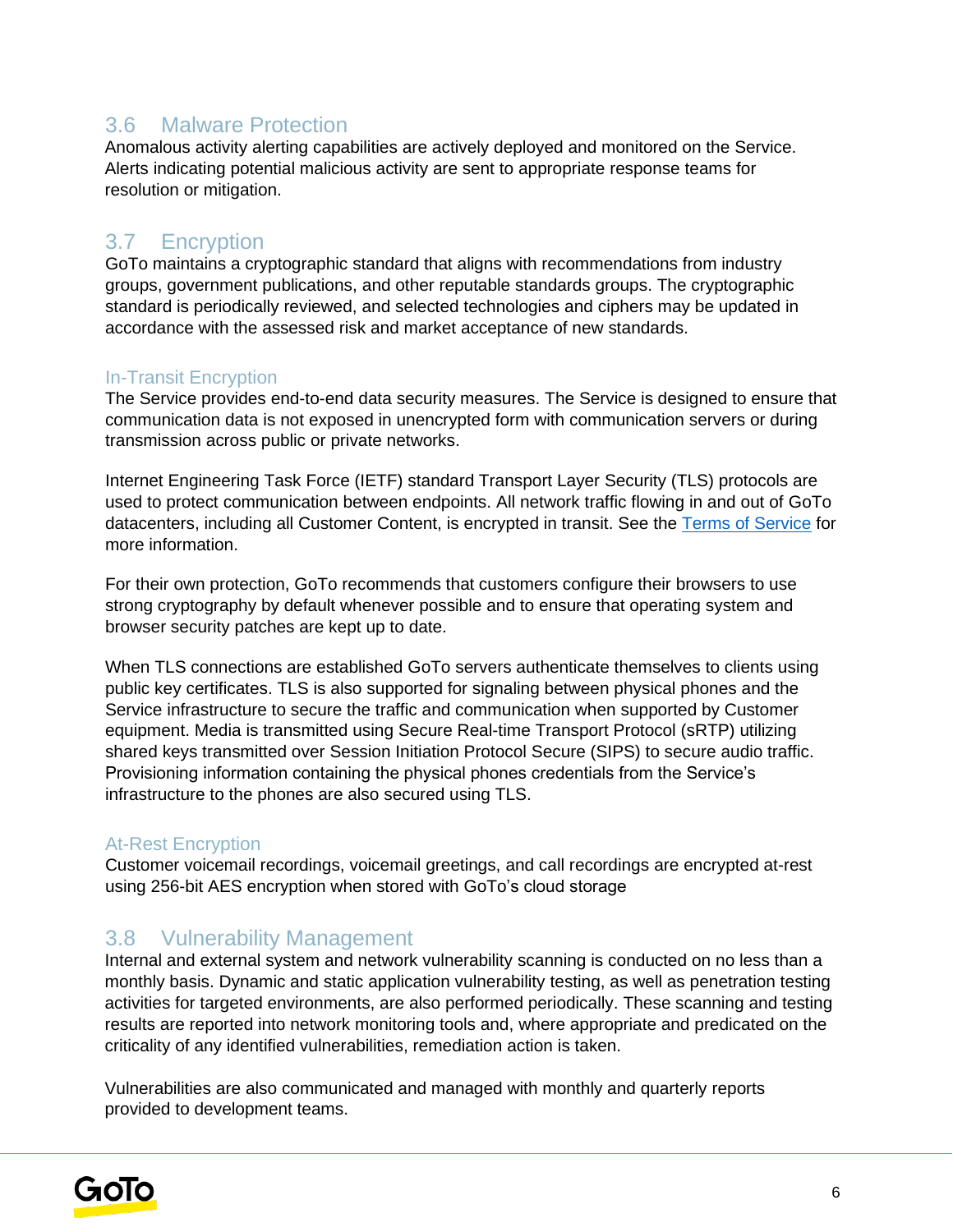#### 3.9 Logging and Alerting

GoTo collects identified anomalous or suspicious traffic into relevant security logs in applicable production systems.

## 4 Organizational Controls

GoTo maintains a comprehensive set of organizational and administrative controls designed to protect the security and privacy posture of the service.

#### 4.1 Security Policies and Procedures

GoTo maintains a comprehensive set of security policies and procedures aligned with business goals, compliance programs, and overall corporate governance. These policies and procedures are periodically reviewed and updated as necessary to ensure ongoing compliance.

#### 4.2 Standards Compliance

GoTo complies with applicable legal, financial, data privacy, and regulatory requirements, and maintains compliance with the following certifications and external audit reports:

- TRUSTe Enterprise Privacy & Data Governance Practices Certification to address operational privacy and data protection controls that are aligned with key privacy laws and recognized privacy frameworks. To learn more, please visit ou[r](https://blog.logmeininc.com/logmein-furthers-commitment-to-data-privacy-with-truste-enterprise-privacy-certification-seal/?lang=en) [blog post](https://www.goto.com/blog/logmein-furthers-commitment-to-data-privacy-with-truste-enterprise-privacy-certification-seal)[.](https://blog.logmeininc.com/logmein-furthers-commitment-to-data-privacy-with-truste-enterprise-privacy-certification-seal/?lang=en)
- American Institute of Certified Public Accountants' (AICPA) Service Organization Control (SOC) 2 Type 2 attestation report. BSI Cloud Computing Catalogue (C5).
- American Institute of Certified Public Accountants (AICPA) Service Organization Control (SOC) 3 Type II attestation report
- Payment Card Industry Data Security Standard (PCI DSS) compliance for GoTo's eCommerce and payment environments
- Internal controls assessment as required under a Public Company Accounting Oversight Board (PCAOB) annual financial statements audit

#### 4.3 Security Operations and Incident Management

GoTo's Security Operations Center (SOC) is staffed by the Security Operations team and is responsible for detecting and responding to security events. The SOC uses security sensors and analysis systems to identify potential issues and has developed an Incident Response Plan that dictates appropriate responses.

The Incident Response Plan is aligned with GoTo's critical communication processes, the Information Security Incident Management Policy, as well as associated standard operating procedures. It is designed to manage, identify and resolve suspected or identified security events across its systems and Services. Per the Incident Response Plan, technical personnel are in place to identify potential information security-related events and vulnerabilities and to escalate any suspected or confirmed events to management when appropriate. Employees can report security incidents via email, phone and/or ticket, according to the process documented on the GoTo intranet site. All identified or suspected events are documented and escalated via standardized event tickets and triaged based upon criticality.

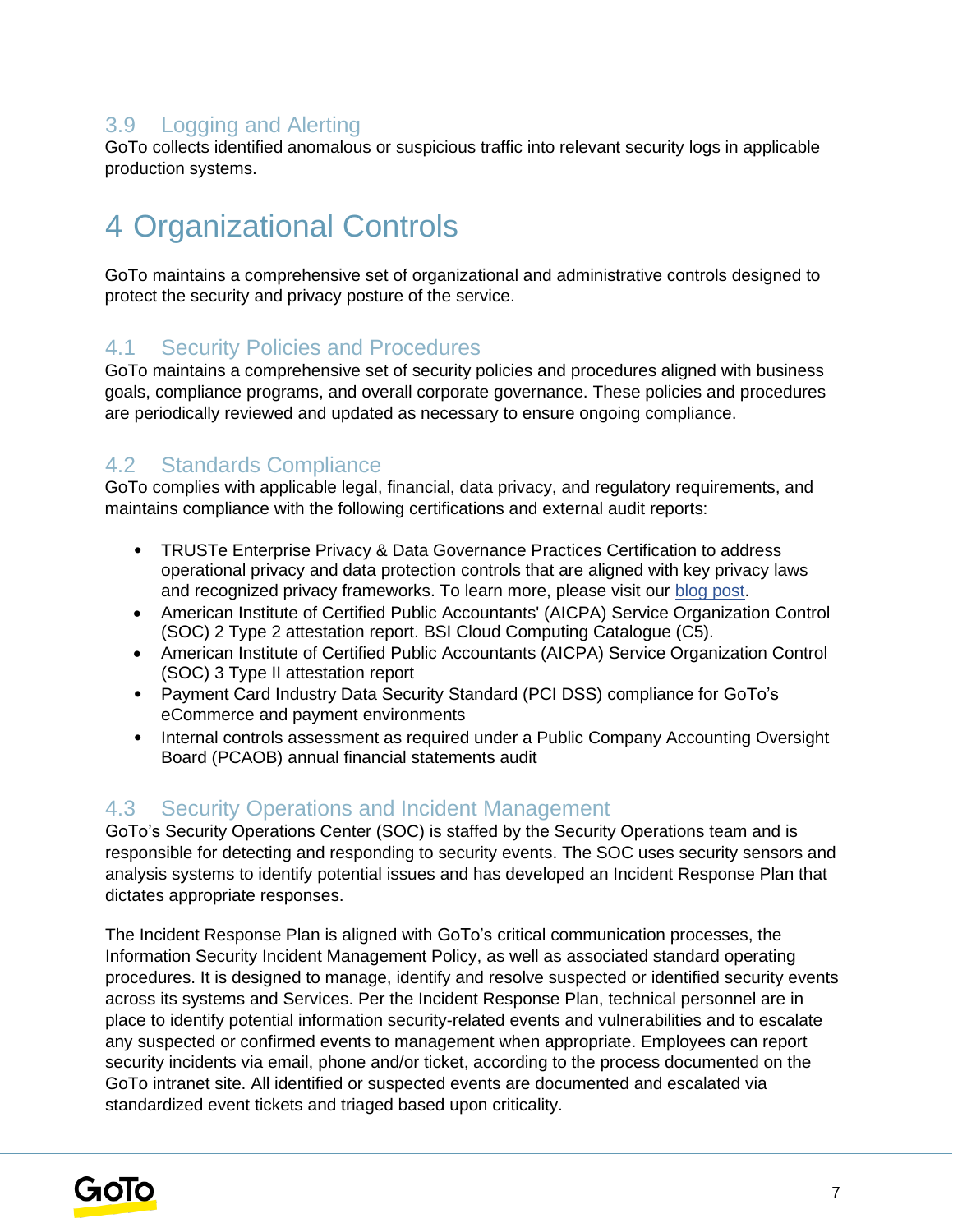#### 4.4 Application Security

GoTo's application security program is based on the Microsoft Security Development Lifecycle (SDL) to secure product code. The core elements of this program are manual code reviews, threat modeling, static code analysis, dynamic analysis, and system hardening.

#### 4.5 Personnel Security

Background checks, to the extent permitted by applicable law and as appropriate for the position, are performed globally on new employees prior to the date of hire. Results are maintained within an employee's job record. Background check criteria will vary depending upon the laws, job responsibility and leadership level of the potential employee and are subject to the common and acceptable practices of the applicable country.

#### 4.6 Security Awareness and Training Programs

New hires are informed of security policies and the GoTo Code of Conduct and Business Ethics at orientation. This mandatory annual security and privacy training is provided to relevant personnel and managed by Talent Development with support from the Security Team.

GoTo employees and temporary workers are informed regularly about security and privacy guidelines, procedures, policies and standards through various mediums including new hire onboarding kits, awareness campaigns, webinars with the CISO, a security champion program and the display of posters and other collateral, rotated at least bi-annually, that illustrate methods for securing data, devices, and facilities.

## 5 Privacy Practices

GoTo takes the privacy of its Customers, the subscribers to the GoTo Services, and end users very seriously and is committed to disclosing relevant data handling and management practices in an open and transparent manner.

#### 5.1 GDPR

The General Data Protection Regulation (GDPR) is a European Union (EU) law on data protection and privacy for individuals within the European Union. GDPR aims primarily to give control to its citizens and residents over their personal data and to simplify the regulatory environment across the EU. GoTo Connect is compliant with the applicable provisions of GDPR. For more information, please visit [https://www.goto.com/company/trust/privacy.](https://www.goto.com/company/trust/privacy)

### 5.2 CCPA

GoTo hereby represents and warrants that it is in compliance with the California Consumer Privacy Act (CCPA). For more information, please visit [https://www.goto.com/company/trust/privacy.](https://www.goto.com/company/trust/privacy)

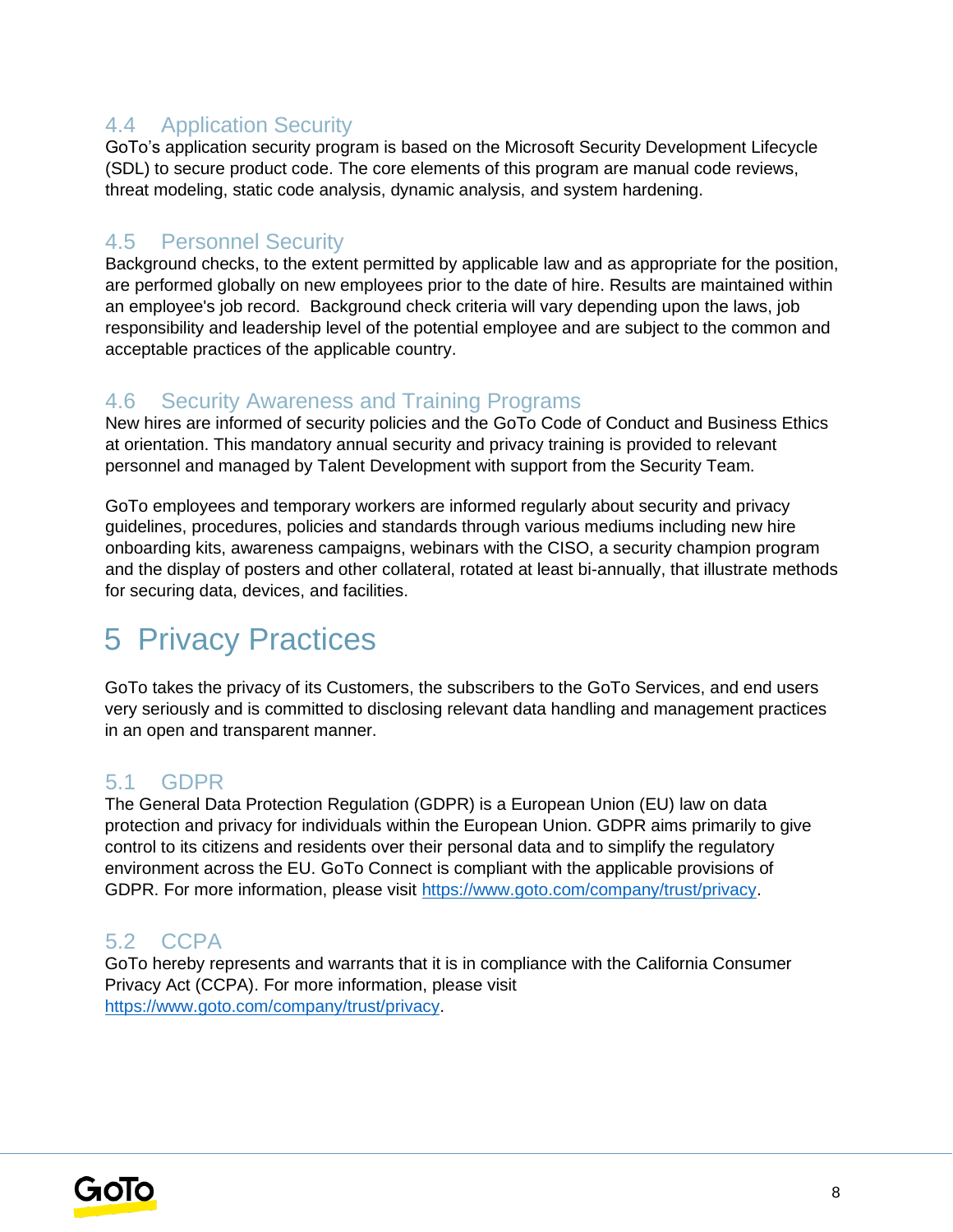### 5.3 Data Protection and Privacy Policy

GoTo is pleased to offer a comprehensive, global [Data Processing Addendum](https://www.goto.com/company/legal) (DPA), available in [English](https://www.docusign.net/Member/PowerFormSigning.aspx?PowerFormId=87db4c61-3929-4ccb-ab58-b202e064c4a1) and [German,](https://www.docusign.net/Member/PowerFormSigning.aspx?PowerFormId=29541afa-3cf0-4d7c-90f8-e971a0866b8e&env=na1) to meet the requirements of the GDPR, CCPA, and beyond and which governs GoTo's processing of Personal Data.

Specifically, our DPA incorporates several GDPR-focused data privacy protections, including: (a) data processing details, sub-processor disclosures, etc. as required under Article 28; (b) EU Standard Contractual Clauses (also known as the EU Model Clauses); and (c) inclusion of GoTo's technical and organizational measures. Additionally, to account for CCPA, we have updated our global DPA to include: (a) revised definitions which are mapped to CCPA; (b) access and deletion rights; and (c) warranties that GoTo will not sell our users' 'personal information.'

For visitors to our webpages, GoTo discloses the types of information it collects and uses to provide, maintain, enhance, and secure its Services in its [Privacy Policy](https://www.goto.com/company/legal/privacy) on the public website. The company may, from time to time, update the Privacy Policy to reflect changes to its information practices and/or changes in applicable law, but will provide notice on its website for any material changes prior to any such change taking effect.

#### 5.4 Transfer Frameworks

GoTo has a robust global data protection program which takes into account applicable laws and supports lawful international transfers under the following frameworks:

#### 5.4.1. Standard Contractual Clauses

The Standard Contractual Clauses (or "SCCs") are standardized contractual terms, recognized and adopted by the European Commission, whose primary purpose are to ensure that any personal data leaving the European Economic Area ("EEA") will be transferred in compliance with EU data-protection law. GoTo has invested in a worldclass data privacy program designed to meet the exacting requirements of the SCCs for the transfer of personal data. GoTo offers customers SCCs, sometimes referred to as EU Model Clauses, that make specific guarantees around transfers of personal data for in-scope GoTo services as part of its global DPA. Execution of the SCCs helps ensure that GoTo customers can freely move data from the EEA to the rest of the world.

#### Supplemental Measures

In addition to the measures specified in these TOMs, GoTo has created the following [FAQ](https://logmeincdn.azureedge.net/legal/international-data-transfers-faq.pdf) designed to outline its supplemental measures utilized to support lawful transfers under Chapter 5 of the GDPR and address and guide any "case-by-case" analyses recommended by the European Court of Justice in conjunction with the SCCs.

#### 5.4.2. APEC CBPR and PRP Certifications

GoTo has additionally obtained Asia-Pacific Economic Cooperation ("APEC") Cross-Border Privacy Rules ("CBPR") and Privacy Recognition for Processors ("PRP") certifications. The APEC CBPR and PRP frameworks are the first data regulation frameworks approved for the transfer of personal data across APEC-member countries

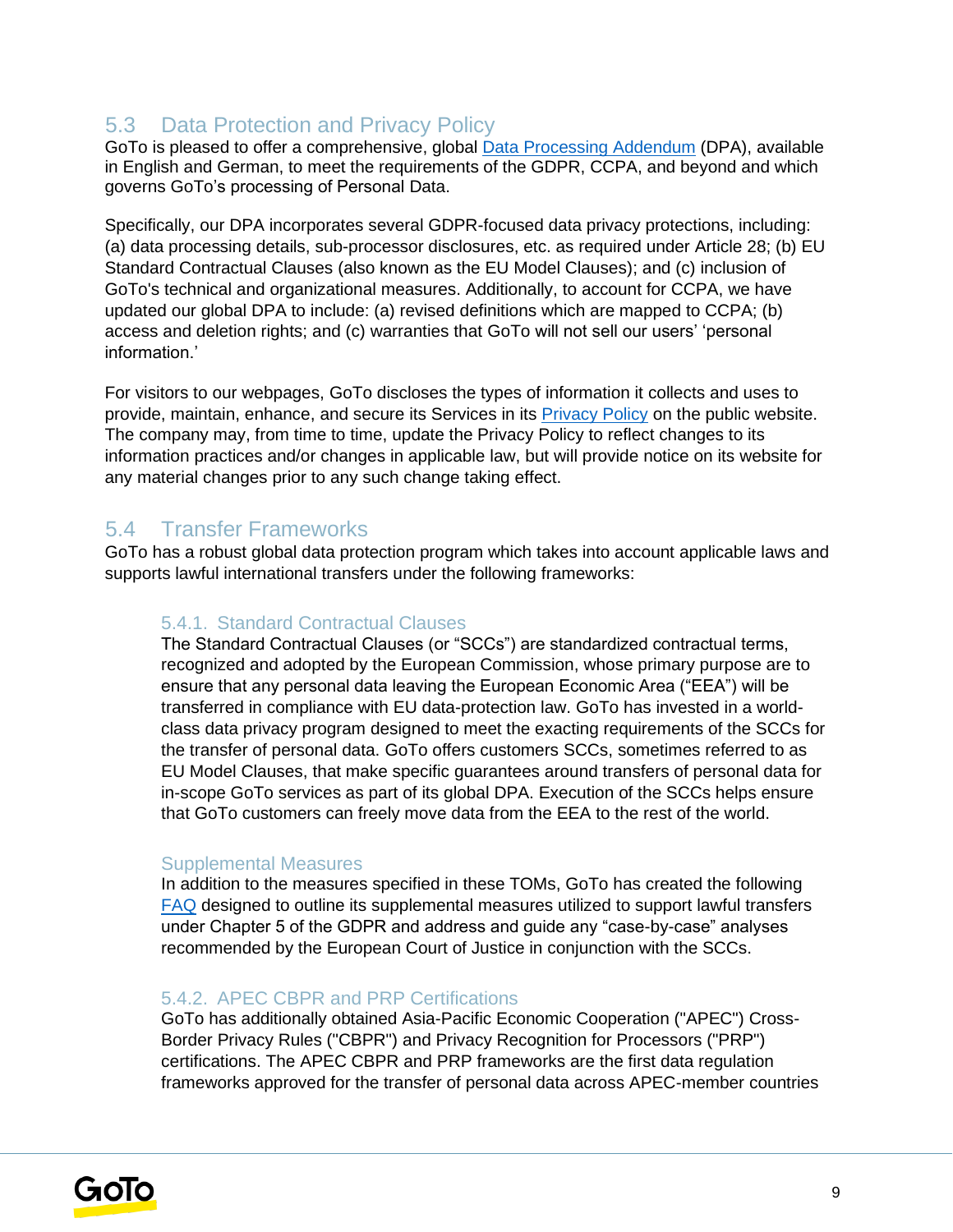and were obtained and independently validated through TrustArc, an APEC-approved third-party leader in data protection compliance.

### 5.5 Return and Deletion of Customer Content

Customers may request the return or deletion of their Content through standardized interfaces at any time. If these interfaces are not available or GoTo is otherwise unable to complete the request, GoTo will make a commercially reasonable effort to support the Customer, subject to technical feasibility, in the retrieval or deletion of their Content. Customer Content will be deleted within thirty (30) days of Customer request. Upon expiration or termination of a Customer's account, Customer's Content shall automatically be deleted thirty (30) days after the effective date of the account expiration or termination. Upon written request, GoTo will certify to such Content deletion.

## 5.6 Sensitive Data

While GoTo aims to protect and safeguard all Customer Content, regulatory and contractual limitations require us to restrict the use of GoTo Connect for certain types of information. Unless Customer has written permission from GoTo, the following data must not be uploaded or generated to GoTo Connect:

- Government-issued identification numbers and images of identification documents.
- Information related to an individual's health, including, but not limited to, Personal Health Information (PHI) as identified in the U.S. Health Insurance Portability and Accountability Act (HIPAA), as well as other relevant applicable laws and regulations.
- Information related to financial accounts and payment instruments, including but not limited to – credit card data. The only general exception to this provision extends to explicitly identified payment forms and pages that are used by GoTo to collect payment for the Service.
- Any information especially protected by applicable laws and regulation, specifically information about individual's race, ethnicity, religious or political beliefs, organizational memberships, etc.

### 5.7 Tracking and Analytics

GoTo is continuously improving its websites and products using third-party web analytics tools which help GoTo understand how visitors use its websites, desktop tools, and mobile applications, as well as user preferences and problems. For further details please reference the [Privacy Policy](https://www.goto.com/company/legal/privacy)[.](https://www.logmein.com/legal/privacy)

# 6 Third Parties

### 6.1 Use of Third Parties

As part of GoTo's internal assessment and processes related to vendor and third-party management, vendor evaluations may be performed by multiple teams depending upon relevancy and applicability. The Security team evaluates vendors that provide information security-based services including the evaluation of third-party hosting facilities. Legal and